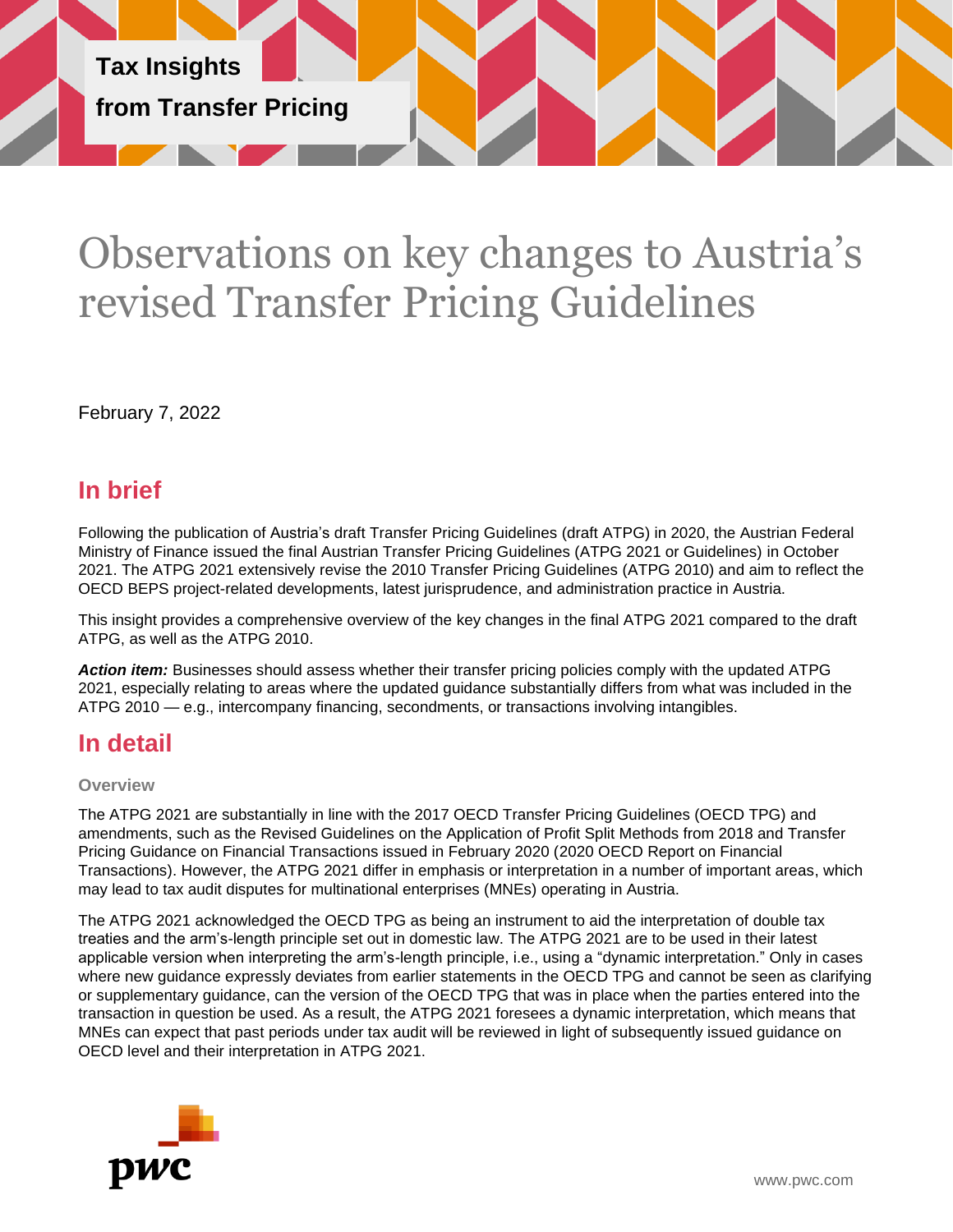*Observation:* Some intercompany arrangements may now become subject to tax audit scrutiny in Austria based on recent detailed guidance from the OECD that was not available at the time the transactions were entered into.

#### **Intercompany agreements**

The ATPG 2021 raise the bar with regard to the recognition of intercompany agreements. These are to be recognized only if they are properly formulated, have a clear and unambiguous content, and would have been concluded under the same terms and conditions between independent parties. However, in contrast to the draft ATPG, the ATPG 2021 mention that in case written contracts are not available, the terms and conditions should be inferred from the actual conduct of the parties involved.

The necessity of concluding contracts in advance is explicitly referred to, for example, in connection with cost contribution arrangements and cost allocation arrangements, loans, and contracts in connection with the license or transfer of intangible assets. Similarly, the section dealing with the documentation requirements for companies not falling under the scope of the Transfer Pricing Documentation Act refers to written contracts concluded in advance of the transaction as well as in the context of year-end adjustments.

*Observation:* In seeking to avoid potential nonrecognition of intercompany transaction terms or delineation of transactions not in line with the parties' intentions, it is recommended that intercompany agreements expressly and clearly address all transfer pricing relevant terms in writing. However, this may limit flexibility in their application over time and require that intercompany contractual terms are kept up-to-date with business practice and developments.

#### **Transfer pricing methods**

The ATPG 2021 generally follow Chapter II of the OECD TPG when addressing the transfer pricing methods that can be applied to assess the arm's-length nature of intercompany transactions. One point of difference concerns the application of the Transactional Net Margin Method (TNMM), whereby the ATPG 2021 do not allow for passthrough expenses in the cost base for the calculation of the profit margin. This may create substantial practical difficulties when performing economic analyses since external comparable data rarely include sufficient granularity for a similar elimination of 'flow-through' items.

The new ATPG 2021 mention that while certain comparable transactions may be analyzed on an aggregated basis, the TNMM should not be applied together for different business areas (e.g., manufacturing and distribution). Also, no global formulaic profit allocation can be applied. The ATPG 2021 apply high standards to the application of the TNMM in benchmarking analysis — i.e., in terms of comparability — and require that details of manual search steps, including financial information of accepted and rejected companies, be available.

With respect to the Profit Split method, in addition to the OECD Revised Guidelines on the Application of Profit Split Methods from 2018, the ATPG 2021 also refer to the 2019 EU Joint Transfer Pricing Forum report on 'The application of the profit split method within the EU' as guidance for interpretation.

#### **Arm's-length results**

The ATPG 2010 introduced clear guidance on tax audit adjustments, stating that prices that fall outside the arm'slength range must be adjusted to the median. While the draft ATPG would have maintained this approach, the final Guidelines introduced a significant modification, requiring only for results that fall outside the arm's-length range to be adjusted to a point within the range. The median is mentioned as the point reflecting central tendency in this context, but the ATPG 2021 allow for the possibility that tax authorities deem a point other than the median as more appropriate. At the same time, the formulation of what constitutes the arm's-length range has been aligned with that of the OECD TPG.

*Observation:* In the past, tax authorities interpreted the 'arm's-length range' strictly as the interquartile range (unless there was a very limited number of comparables identified). The final Guidelines may allow room to argue for less restrictive limitations, such as use of the inter-decile range or full range. At the same time, the case-by-case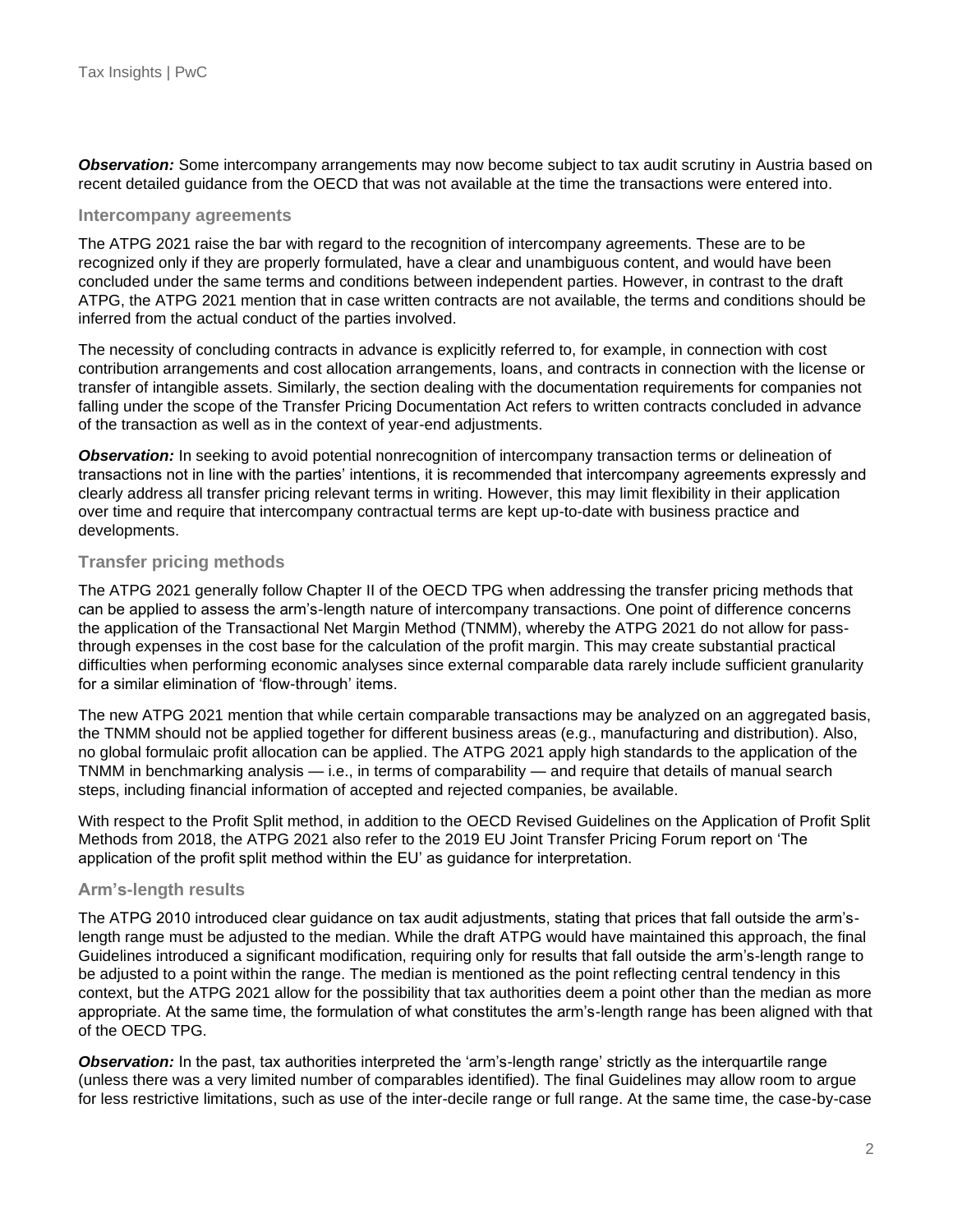approach may be used by tax authorities to argue for a more aggressive position compared to what an adjustment to the median would have represented. Routine entities operating in Austria therefore should continue to monitor the development of profits to avoid actual results falling outside the arm's-length range.

## **Year-end adjustments**

The ATPG 2021 adhere to the ex-ante approach, which means that there should be support for the chosen price at the time of price setting. Year-end adjustments must be made to a point that is within the arm's-length range and are permissible only if the following criteria are cumulatively met: (1) the ex-ante price setting is subject to significant uncertainty; (2) reasonable efforts have been made during the year to achieve arm's-length prices (continuous monitoring); and (3) factors that might influence the price setting were agreed in advance. The condition applied in tax audit practice in the past — that year-end adjustments only are permissible from a point outside the interquartile range — no longer applies.

*Observation*: Prior Austrian tax audit practice routinely disallowed year-end transfer pricing adjustments that moved the taxpayer's results from a point within the interquartile range of benchmarked results to a particular target in the range. This created problems for many MNEs that steer the results of routine entities toward a consistent outcome taking advantage of year-end adjustments. The updated wording is an important change in this regard, allowing companies to target a particular result or narrow range of results within the arm's-length range. It is recommended that end-year adjustments be explicitly allowed for in the contractual arrangement and that evidence is available demonstrating that prices are continuously monitored and, if necessary, adjusted during the year. In the absence of such documentation, there is a risk that year-end adjustments would not be recognized for tax purposes on the basis of the formal requirements included in the ATPG 2021.

## **Intra-group services**

The concept of low value-adding intra-group services (LVAIGS) and the related simplified documentation rules in line with the OECD TPG are introduced in the ATPG 2021. Based on this, a safe harbor of a 5% cost-plus markup can be applied for LVAIGS, generally covering support services that are not part of the core business of the group, do not create or use unique and valuable intangible assets, and do not relate to the management or control of economically significant risks. The list of typical activities that may and may not constitute LVAIGS, as well as the specific documentation requirements, reflect the relevant provisions of the OECD TPG.

Regarding 'routine' intercompany services, the previous guidance that such entities' remuneration generally can be found in the range of 5% to 15% has been revised to a lower range of 3% to 10% net margin based on the 2010 EU-JTPF's report on low-value adding services. The 5% to 15% gross margin range still can be applied for services performed before January 1, 2022. However, the new remuneration of 3% to 10% is not a safe harbor, and an economic analysis still should be performed in order to support the actual markup applied.

The ATPG 2021 specifically address 'non-routine' intercompany services that utilize self-developed intangible assets or provide important contribution into the value chain, such as research and development (R&D) services. The ATPG 2021 suggest that it has to be analyzed if the cost-plus method can be applicable at all for such services or the use of another method, such as transactional profit split, is warranted. Where the cost-plus method is applicable, a new example included in the ATPG 2021 implies that the remuneration in case of non-routine services is expected to be above the 3% to 10% range.

*Observation***:** The lowering of the indicative range of margins for routine services is an important acknowledgment that the arm's-length margin for certain routine services may be below 5%. At the same time, the lack of clarity with respect to what constitutes non-routine services, and under what circumstances they can be remunerated on a cost-plus basis, may lead to tax audit disputes. In any case, it appears likely that tax auditors will expect markups above 10% for a range of intercompany services including R&D, services of senior management, or those relating to entry into new markets. Preparing robust benchmarking analyses will be necessary for companies wishing to argue for a different position.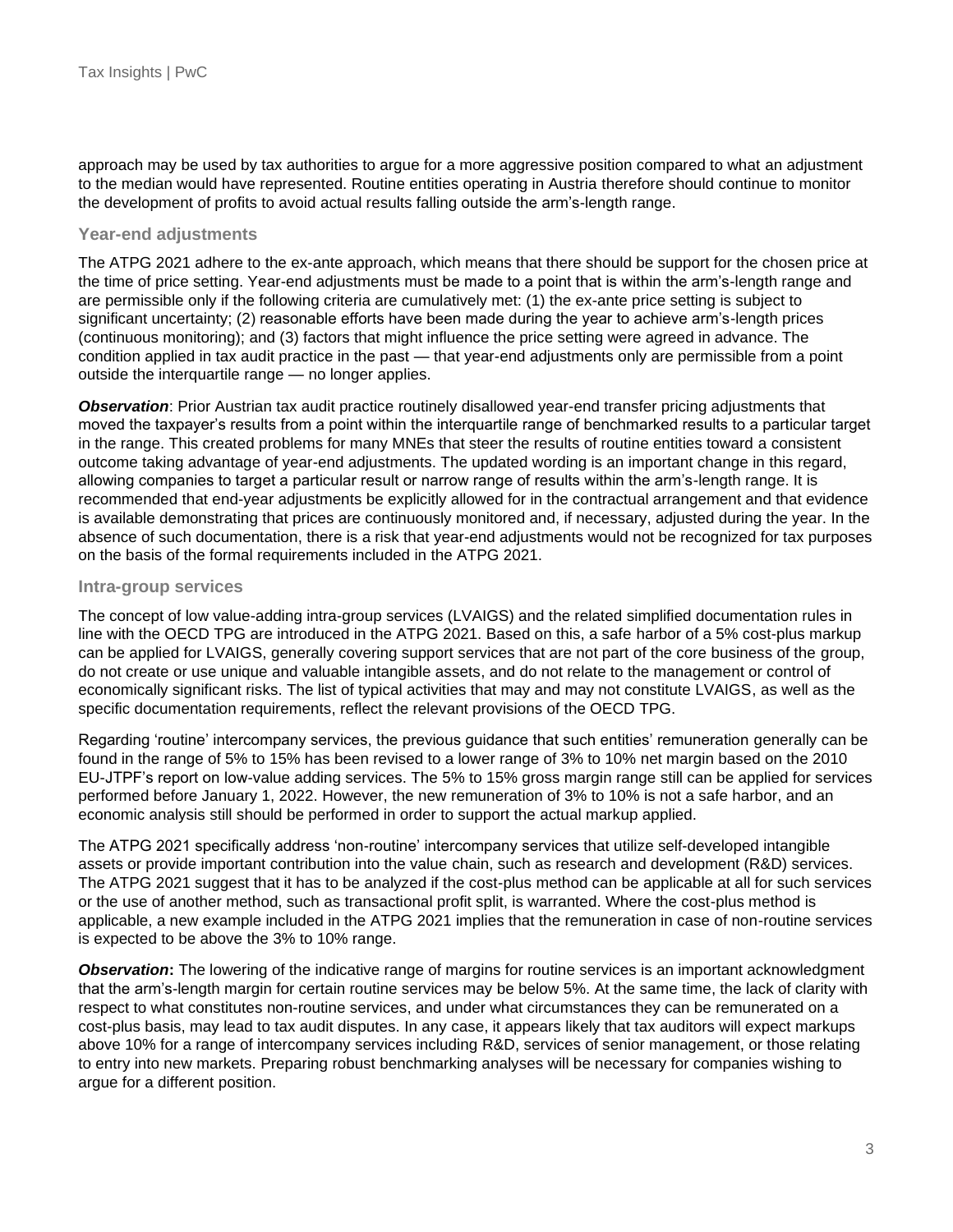## **Cost contribution arrangements**

In line with the update of Chapter VIII of the OECD TPG, the ATPG 2021 introduce stricter requirements with regard to the formation of and participation in cost contribution arrangements (CCAs) by associated enterprises. The determination of arm's-length remuneration in the context of CCAs also was revised in line with the OECD TPG, limiting the possibility to charge costs without a markup to activities where the arm's-length value is not materially different from the cost incurred (e.g., LVAIGS). *Observation:* It is important to accurately document the risks, responsibilities, and expected benefits of each participant to a CCA.

## **Financial transactions**

Previous guidance on intercompany financial transactions has been completely revised, largely in line with the 2020 OECD Report on Financial Transactions.

Guidance on the credit rating analysis, including the need to consider the impact of group association, has been introduced, together with specific guidance on the arm's-length pricing of intercompany loans, cash pooling, guarantees, and (captive) insurance. Substantial emphasis is placed on the concept of delineation of intercompany financing transactions based on a two-sided analysis of the lender and the borrower, considering their options realistically available.

*Observation:* The most important change in the ATPG 2021 is that the arm's-length principle also serves to distinguish between equity and debt; in other words, partial recharacterization of debt now is made possible. Compared to the OECD's guidance, the ATPG 2021 place more emphasis on formal elements in this regard, such as missing contractual elements. Possible ground for nonrecognition of intercompany financing as loans for tax purposes might include the borrower's 'difficult economic situation' or missing or long-term repayment of the principal; however, the ATPG 2021 call for taking a holistic view of all relevant facts.

References to possible sources of external or internal comparable information for pricing of intercompany debt are generally in line with the OECD's guidance. Previous guidance on the non-acceptability of pricing quotes from commercial banks has been revised, stating that specific pricing offers that have gone through credit committee approval may be used as comparable information. Lastly, lenders that do not control and manage financing risks may receive only a risk-free return.

With regard to cash pooling structures, the ATPG 2021 confirm the view already set out in the ATPG 2010, according to which the cash pool leader generally has a low function and risk profile and should be remunerated on the basis of the cost-plus method, whereas cash pool members are entitled to the synergy effects.

*Observation:* The inclusion of detailed guidance on intercompany financing transactions is a major step in Austria as this increasingly has been a tax audit focus area, in particular cash pooling and intercompany lending and borrowing. The new requirements mean that intercompany financial transactions will have to be documented carefully and market developments may have to be monitored continually in the case of longer-term arrangements. While the guidance is substantially in line with that of the OECD, there are several differences in emphasis and formulation which may lead to tax audit disputes in the future. For instance, Austrian tax authorities may seek to recharacterize intercompany debt to equity due to missing formal elements of intercompany contracts or in cases where the borrower is in economic difficulties despite the fact that they could have received external financing in comparable situations.

## **Intangible assets and hard-to-value intangibles**

The ATPG 2021 follow the updated Chapter VI of the OECD TPG, introducing the DEMPE concept and the six-step analysis of intangibles-related transactions for the first time in Austrian administrative practice. The guidance relating to the valuation of intangible assets, including the consequences of transferring hard-to-value intangible assets (HTVI), is in line with the OECD TPG. This suggests that intangible-related profits may have to be allocated to "routine" entities (R&D service providers or local distributors) based on the analysis of DEMPE functions and related risks, while the legal owner of intangible assets that outsources all DEMPE functions and does not exercise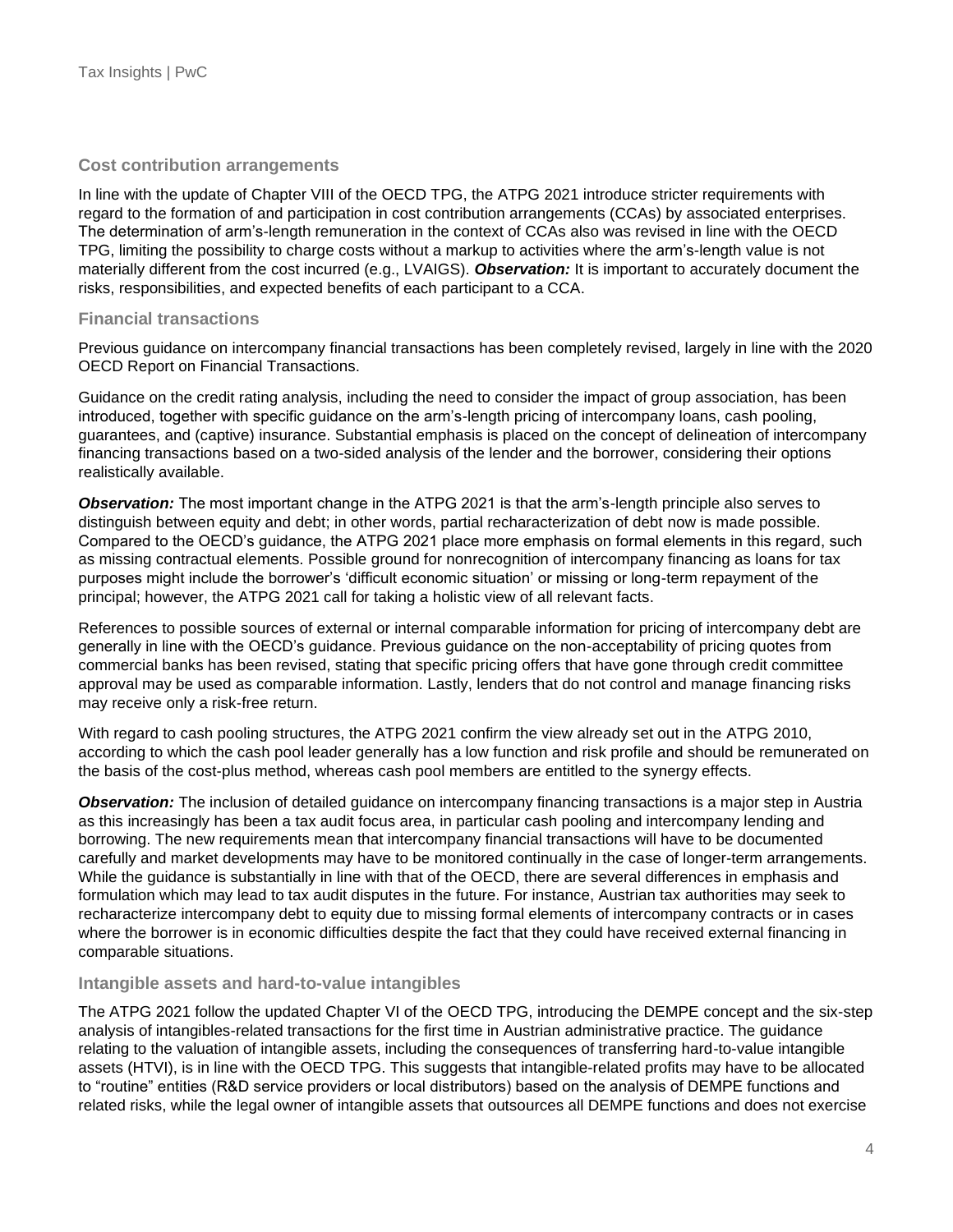control over the outsourced functions is not entitled to the return from the exploitation of such intangibles but instead should get a routine remuneration for services provided. Compared to the ATPG 2010, the strict limitation language on the charging of license fees to distribution entities has been revised, allowing the charging of license fees in some cases even to routine distributors.

*Observation:* In contrast to the draft TPG, which foresaw that the concept would only be applicable after January 1, 2021, dynamic interpretation is applied in case of HTVI. It is important to bear in mind that transactions involving HTVIs give rise to reporting obligations under the DAC-6 Directive, and potentially allow tax authorities to adjust intercompany pricing with the benefit of hindsight under certain circumstances.

## **Group restructurings**

Guidance on business restructurings is substantially in line with Chapter IX of the OECD TPG. In general, compensation for the restructuring may be required if something of value has been transferred or contracts have been terminated or substantially renegotiated, provided in all cases that compensation would be due between independent parties under similar circumstances.

In addition to (tangible or intangible) assets, a business restructuring may involve the transfer of a business activity ("ongoing concern"). In this context, the transfer of a business activity  $-$  i.e., a functioning, economically integrated business unit — means the transfer of assets, together with the ability to perform certain functions and assume certain risks. The ATPG 2021 explicitly link the OECD concept of transfer of an "ongoing concern" with the domestic definition of a "business" or "business unit" in the context of the application of the arm's-length principle in business restructurings.

#### **Intra-group lease of personnel**

The ATPG 2021, for the first time, make statements on the transfer pricing methodology in the case of intra-group secondments, distinguishing between "passive" and "active" services. If there is a genuine transfer of personnel (passive service), the arm's-length remuneration generally is to be determined on the basis of an (internal or external) CUP or the cost-plus method. Under the cost-plus method, all costs associated with the secondment and, if applicable, an arm's-length profit markup must be considered. From the perspective of the receiving company, it must be considered whether personnel with the same skills and knowledge are available on the local labor market and what expenditure would have to be made for this.

*Observation:* In the absence of specific guidance, secondments often were charged at cost in the past as opposed to intercompany services, where a markup was applied. Companies now will have to assess whether their current approach to employee leases for transfer pricing purposes must be adjusted to align with the new ATPG 2021. Recipients of high-cost leased personnel may have to prepare additional documentation to justify the level of expenditure considering the availability of resources on the local market.

## **Group synergies and location savings**

Rules regarding group synergies and location savings due to the market-specific characteristics are in line with the guidance in the OECD TPG. Location savings are to be allocated in accordance with principles outlined in Chapter I of the OECD TPG. The ATPG 2021 specifically refer to the treatment of the Austrian R&D subsidies ("Forschungsprämie") as an example of location benefits. The cost saving represented by these subsidies received by Austrian R&D service providers cannot automatically be allocated to the principal but may have to be shared with the service provider in line with the arm's-length principle by performing a functional analysis and considering the parties' relative negotiating positions.

When considering realistically available alternative options, intercompany parties must assess whether third parties would have passed on the cost advantage to foreign principals via more favorable transfer prices. Based on the example cited in the ATPG 2021, an R&D service provider should not reduce the cost base with R&D subsidy received for the purposes of determining the intercompany service charge if it has a strong bargaining position due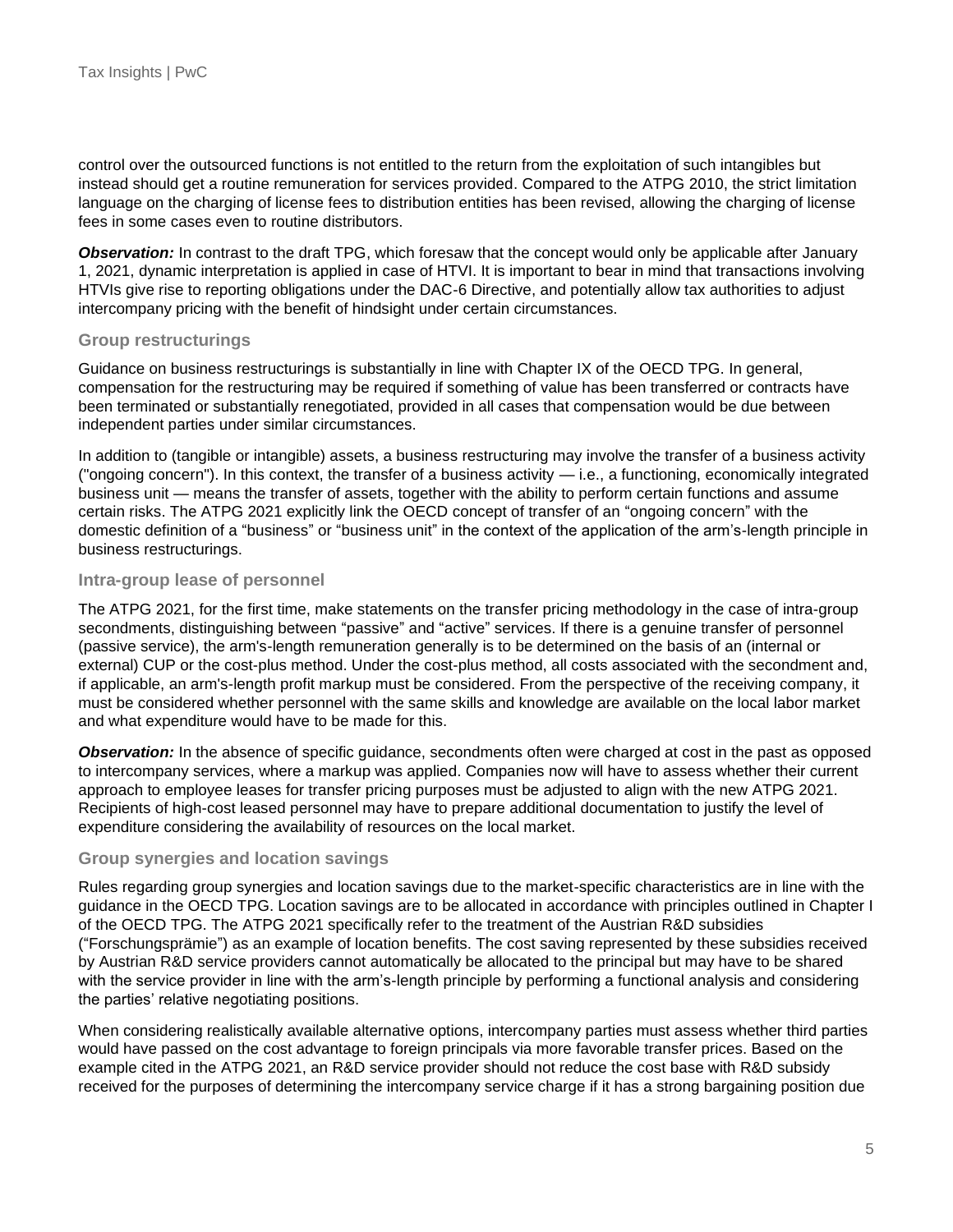to a lack of comparable competition, or in cases where the comparable companies identified do not grant a price discount due to the research premium received.

*Observation:* Companies acting as R&D service providers that receive R&D subsidies in Austria should review how the subsidies are considered in the service charge. Putting in place robust documentation in case the intercompany services are charged net of R&D subsidies received would be necessary. Further, it is likely that the Austrian tax authorities will treat COVID-related subsidies (such as short-term work, fixed cost compensation, or compensation for lost revenues) following the principles outlined above with respect to R&D subsidies.

## **Permanent Establishment (PE) profit allocation**

The concept of 'AOA light' is introduced with respect to the profit attribution to PEs. According to this, the principles of profit allocation between a head office and PEs outlined in the Authorized OECD Approach (AOA) are applicable in Austria only to the extent the updated version of Article 7 of the OECD Model Treaty has been adopted. The AOA light applies in case the updated version of Article 7 of the OECD Model Treaty has not been adopted. The key difference from the full applicability of the AOA is that interest and licensing fee charges are not recognized for tax purposes between a head office and a PE and costs related to services provided outside the group's core business activities have to be allocated without a markup.

Since the AOA was fully implemented by some countries, it is possible that Austria's tax treaty partner country interprets the profit determination differently from the limited interpretation applied by Austria. In this case, the ATPG 2021 refer to the possibility of resolving the taxation conflict within the framework of a mutual agreement procedure (MAP).

## **Documentation**

The Austrian Transfer Pricing Documentation Law requires that only constituent entities (including PEs) above the applicable materiality thresholds prepare transfer pricing documentation following the Local File, Master File, and Country-by-Country Report structure introduced by the 2017 update of Chapter V of the OECD TPG. Until recently, no specific transfer pricing documentation framework and format have been provided for MNE group members with revenues below the EUR 50 million materiality threshold (to be considered based on the two preceding financial years) in Austria.

The ATPG 2021 set out the minimum requirements for transfer pricing documentation outside the scope of the Transfer Pricing Documentation Law requiring that documentation covering the minimum content is prepared contemporaneously. The new content requirements largely are in line with those applicable for a Local File. The minimum standard requires that the international value chain is presented and that written intercompany agreements are in place covering the documented intercompany transactions.

In addition to the requirement for the transfer pricing documentation (regardless of entity size) to be available by the time the relevant tax return is filed, the ATPG 2021 emphasize that support for the determination of arm's-length terms and pricing has to be available at the time the relevant transaction is entered into.

The Austrian Transfer Pricing Documentation Law contains a notification obligation with respect to Country-by-Country reporting. For fiscal years starting after December 31, 2021, such notification needs to be submitted only if there were changes to the notification submitted in the previous year.

*Observation:* The new minimum standard of contemporaneous documentation requirements likely will lead to more scrutiny of the transfer pricing arrangements of smaller entities operating in Austria.

#### **Corresponding adjustments**

The ATPG 2021 set out the primary procedural basis for a corresponding adjustment. If the statute of limitations has occurred, this can only be resolved within the framework of a MAP.